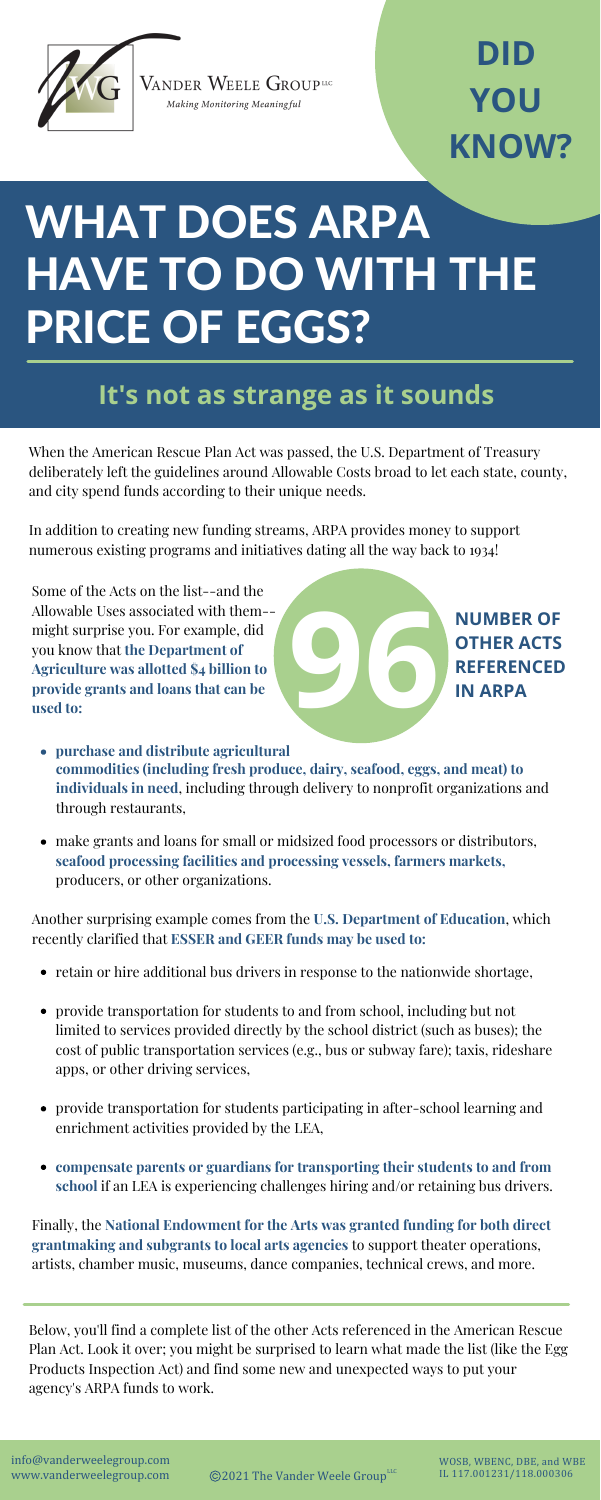

VANDER WEELE GROUPLE Making Monitoring Meaningful

# OTHER ACTS REFERENCED IN ARPA

### **DID YOU KNOW?**

WOSB, WBENC, DBE, and WBE IL 117.001231/118.000306

info@vanderweelegroup.com www.vanderweelegroup.com

 $@2021$  The Vander Weele GroupLLC

Act of August 16, 1937 (commonly known as the National Apprenticeship Act) Act of August 30, 1890 (commonly known as the Second Morrill Act) Act of August 5, 1954 (commonly referred to as the Transfer Act) Act of June 5, 1948 Adult Education and Family Literacy Act Agriculture and Consumer Protection Act of 1973 Bipartisan Budget Act of 2015 CARES Act Carl D. Perkins Career and Technical Education Act of 2006 Child Abuse Prevention and Treatment Act Child Care and Development Block Grant Act of 1990 Child Nutrition Act of 1966 Clean Air Act Communications Act of 1934 Comprehensive Environmental Response, Compensation, and Liability Act of 1980 Consolidated Appropriations Act, 2021 Consolidated Farm and Rural Development Act Consolidated Omnibus Budget Reconciliation Act of 1985 Consumer Product Safety Act Coronavirus Response and Relief Supplemental Appropriations Act, 2021 Cranston-Gonzalez National Affordable Housing Act Defense Production Act of 1950 Department of Education Appropriations Act, 2020 Domestic Volunteer Service Act of 1973 Economic Aid to Hard-Hit Small Businesses, Nonprofits, and Venues Act Egg Products Inspection Act Elementary and Secondary Education Act of 1965 Emergency Family and Medical Leave Expansion Act Emergency Paid Sick Leave Act Employee Retirement Income Security Act of 1974 Endangered Species Act of 1973 Energy Policy Act of 2005 Equity in Educational Land-Grant Status Act of 1994 Fair Labor Standards Act of 1938 Families First Coronavirus Response Act Families First Coronavirus Response Act Family and Medical Leave Act of 1993 Family Violence Prevention and Services Act Farm Security and Rural Investment Act of 2002 FAST Act Federal Food, Drug, and Cosmetic Act Federal Home Loan Mortgage Corporation Act Federal Meat Inspection Act Federal National Mortgage Association Charter Act Federally Recognized Indian Tribe List Act of 1994 Fish and Wildlife Act of 1956 Fish and Wildlife Coordination Act Food and Nutrition Act of 2008 Food for Peace Act Food Security Act of 1985 Food, Agriculture, Conservation, and Trade Act of 1990 Foreign Assistance Act of 1961 Further Consolidated Appropriations Act, 2020 Harry W. Colmery Veterans Educational Assistance Act of 2017 Head Start Act Higher Education Act of 1965 Housing Act of 1949 Housing and Community Development Act of 1974 Housing and Community Development Act of 1987 Indian Health Care Improvement Act Indian Self-Determination and Education Assistance Act Individuals with Disabilities Act